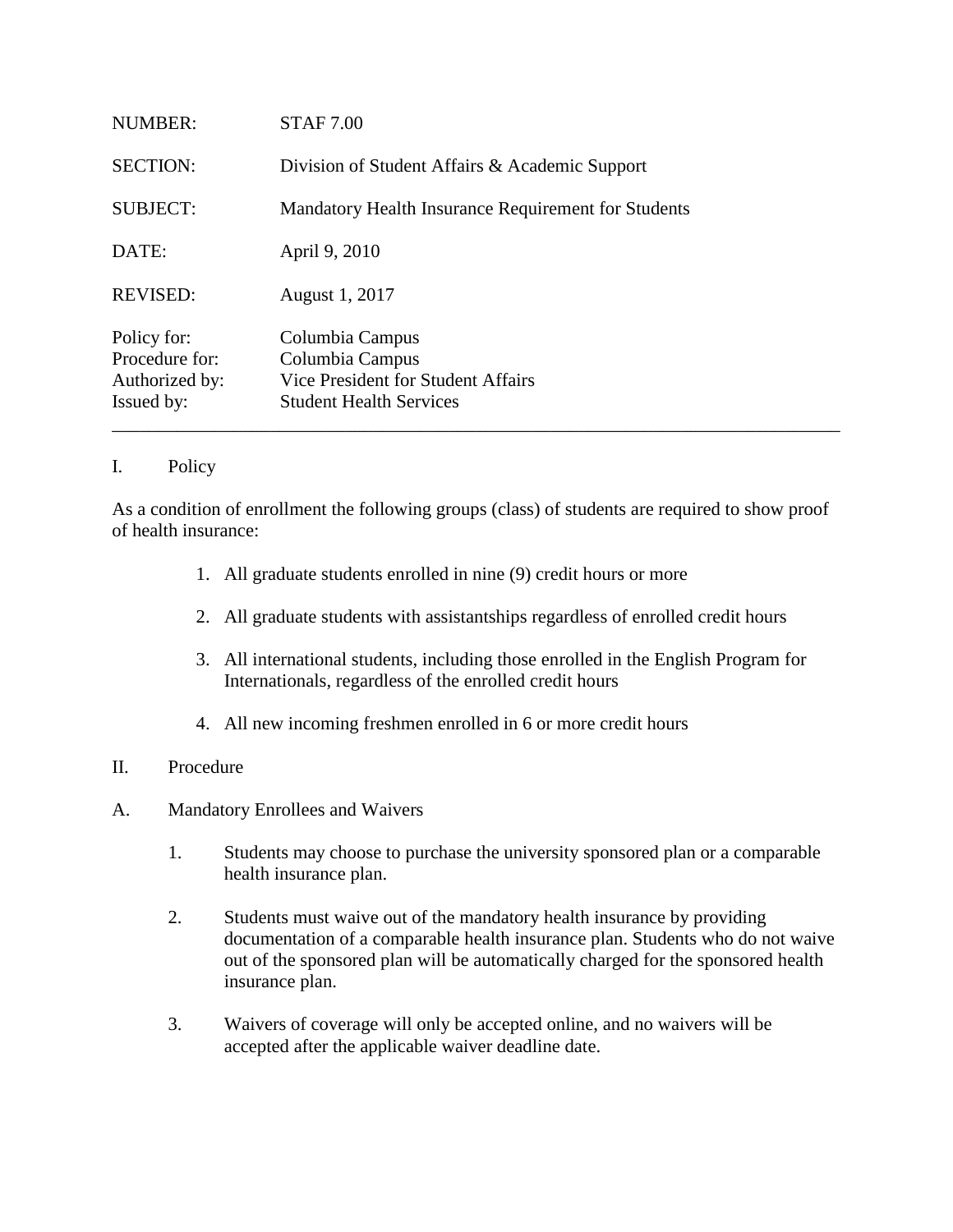- 4. A waiver of coverage must be submitted each semester or annually if selected.
- B. A comparable health insurance plan must provide at least the following:
	- 1. Coverage must allow the insured student to receive services in South Carolina and have coverage for the following services:
		- a. Out-of-pocket limit per policy year not to exceed \$6,350/individual and \$12,700/family
		- b. Ambulatory patient services
		- c. Emergency services
		- d. Hospitalization
		- e. Maternity and newborn care
		- f. Mental health and substance use disorders (including behavioral health treatment)
		- g. Prescription drugs
		- h. Rehabilitative and habilitative services and devices
		- i. Laboratory services
		- j. Preventive and wellness services (to include dental and vision)
		- k. Chronic disease management
		- l. Unlimited maximum benefit per policy year per covered person
		- m. No pre-existing condition limitation
		- n. Medical transport (ambulance, air)
	- 2. International students are required to possess medical evacuation coverage with a combined benefit of US \$1,000,000 combined maximum benefit for medical evacuation and repatriation of remains.
	- 3. For specific coverage details, including aggregate maximum benefits, deductibles, and out-of-pocket limits, see the Student Health Services' website: [https://www.sa.sc.edu/shs/billing/insurance/.](https://www.sa.sc.edu/shs/billing/insurance/)